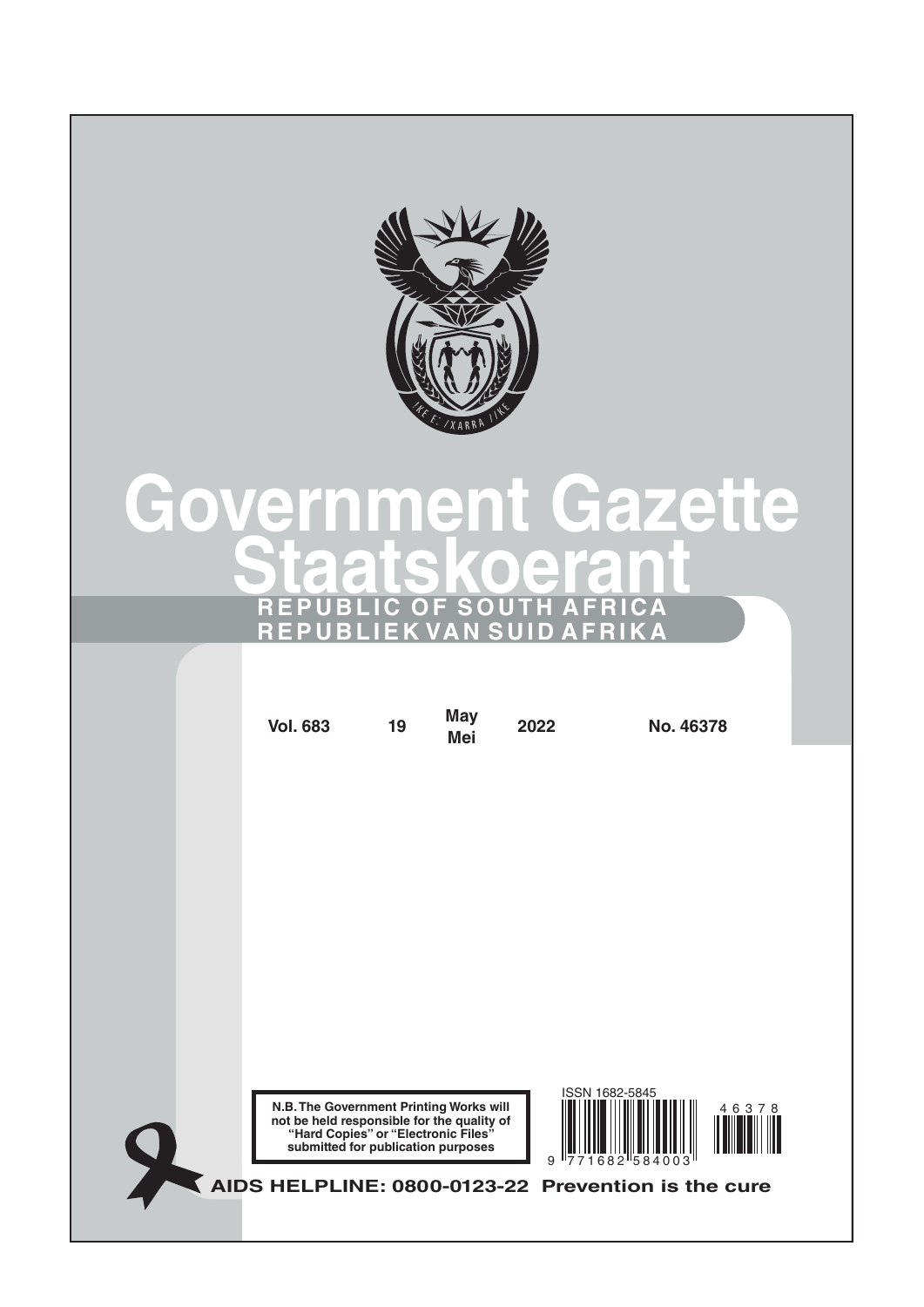### **IMPORTANT NOTICE:**

**The GovernmenT PrinTinG Works Will noT be held resPonsible for any errors ThaT miGhT occur due To The submission of incomPleTe / incorrecT / illeGible coPy.**

**no fuTure queries Will be handled in connecTion WiTh The above.**

#### **Contents**

*Page Gazette No. No. No.*

Government Notices • Goewermentskennisgewings

**Forestry, Fisheries and the Environment, Department of / Bosbou, Visserye en die Omgewingsake, Departement van**

2087 National Environmental Management Act (107/1998): Amendments to the Financial Provisioning Regulations, 2015.............................................. 46378 3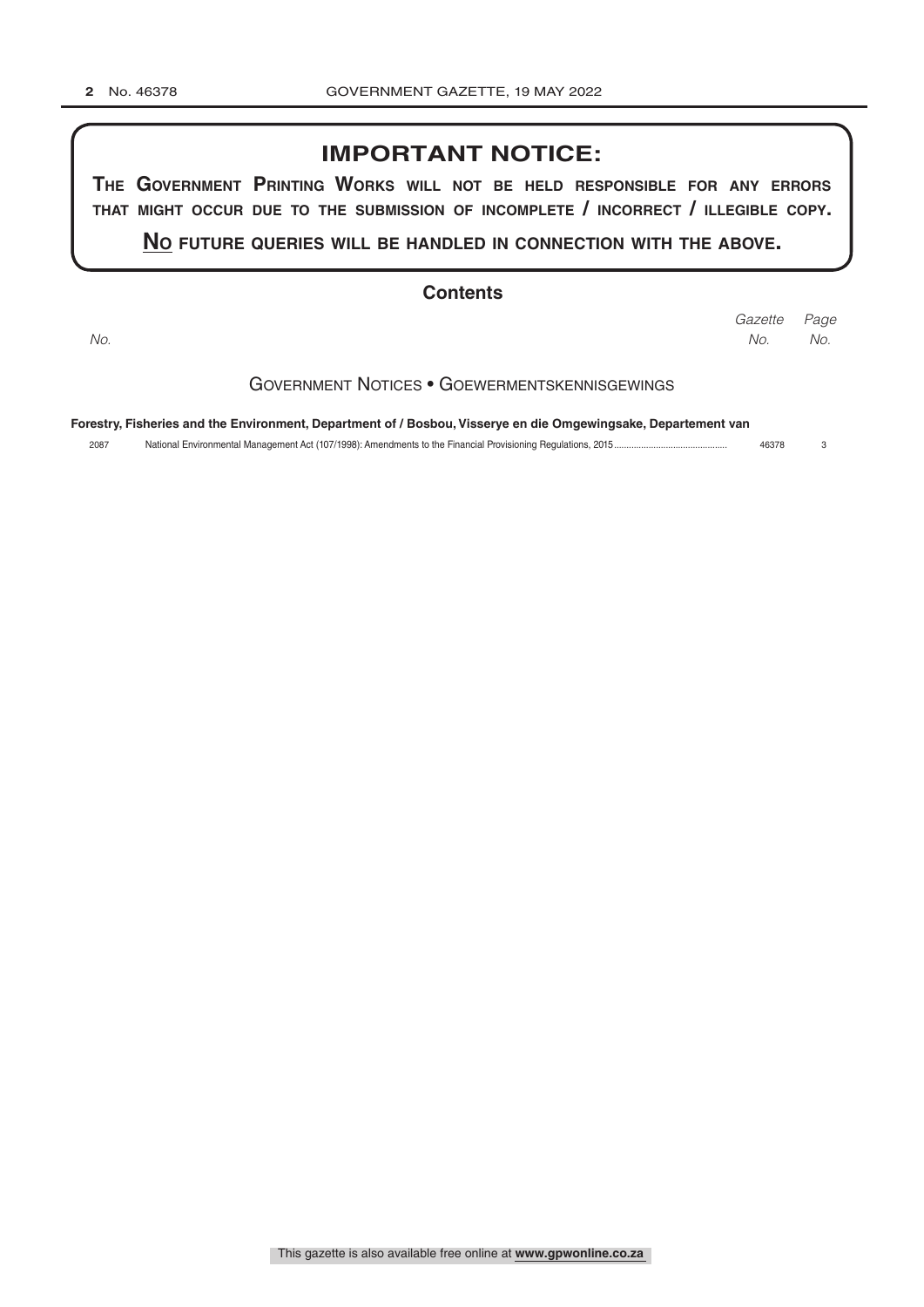## Government Notices • Goewermentskennisgewings

#### **DEPARTMENT OF FORESTRY, FISHERIES AND THE ENVIRONMENT**

**NO. 2087 19 May 2022**

#### NATIONAL ENVIRONMENTAL MANAGEMENT ACT, 1998 (ACT NO. 107 OF 1998)

#### AMENDMENTS TO THE FINANCIAL PROVISIONING REGULATIONS, 2015

I, Barbara Dallas Creecy, Minister of Forestry, Fisheries and the Environment, hereby amend the transitional arrangements contained in the Financial Provisioning Regulations, 2015, as amended, in terms of section  $44(1)(aE)$ ,  $(aF)$ ,  $(aG)$  and  $(aH)$ , read with sections  $24(5)(b)(ix)$ ,  $24(5)(d)$ ,  $24N$ ,  $24P$  and 24R of the National Environmental Management Act, 1998 (Act No. 107 of 1998), as set out in the Schedule hereto.

Rher

**BARBARA DALLAS CREECY** MINISTER OF FORESTRY, FISHERIES AND THE ENVIRONMENT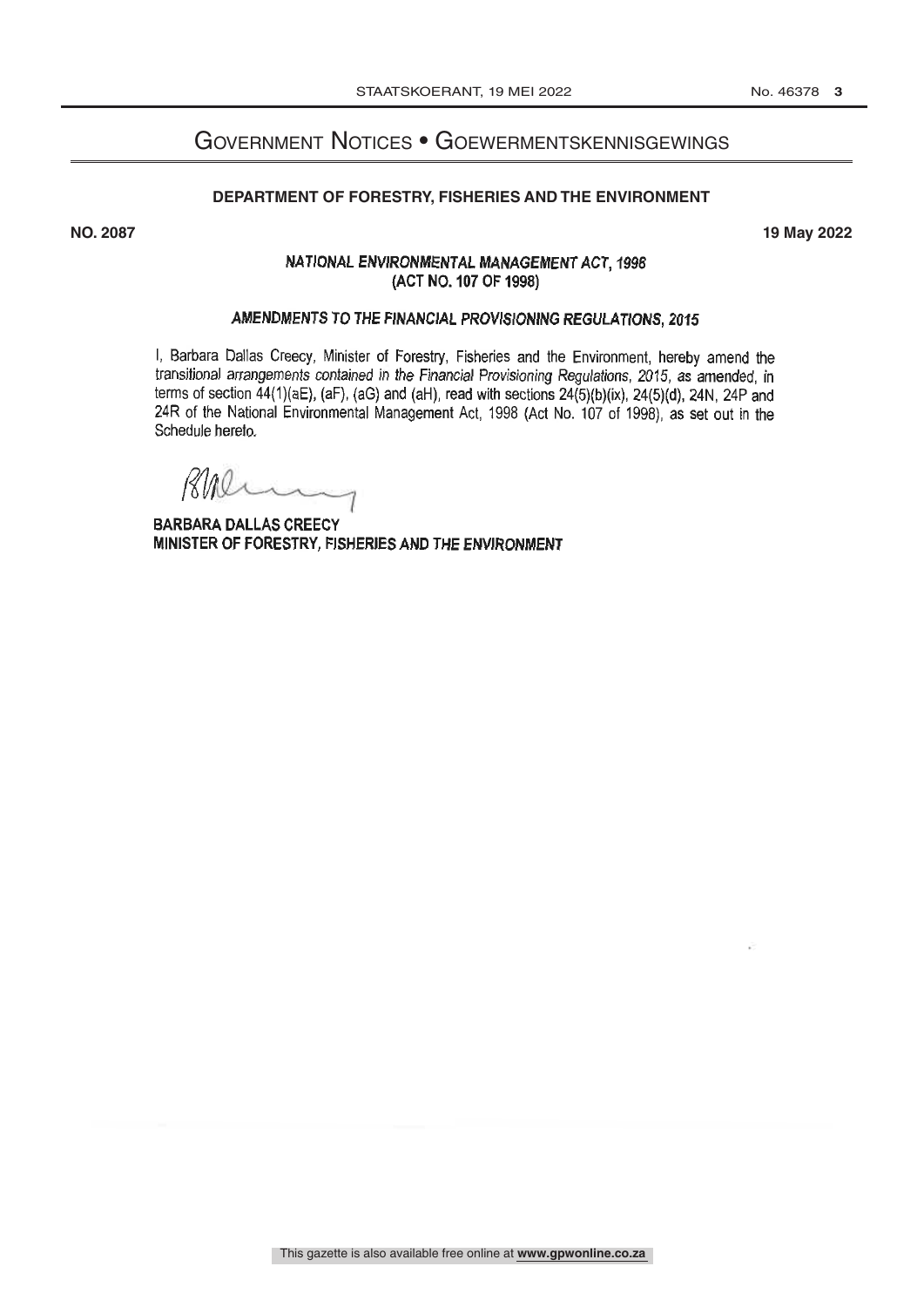#### **SCHEDULE**

#### **Definition**

In these Regulations, any word or expression to which a meaning has been assigned in the Act  $\mathbf{1}$ shall have the meaning so assigned, and "the Regulations" means the Financial Provisioning Regulations, 2015, published under Government Notice No. R. 1147 in Government Gazette No. 39425 of 20 November 2015, as amended by Government Notice No. 1314, published in Government Gazette No. 40371 of 26 October 2016, Government Notice No. R. 452, published in Government Gazette No. 41584 of 20 April 2018, Government Notice No. 991, published in Government Gazette No. 41921 of 21 September 2018, Government Notice No. 24, published in Government Gazette No. 42956 of 17 January 2020, and Government Notice No. 495, published in Government Gazette No. 44698 of 11 June 2021.

#### Substitution of regulation 17B of the Regulations

Regulation 17B of the Regulations is hereby substituted for the following regulation:  $2.$ 

#### "17B Extension of the transitional period

Unless regulation 17A applies, a holder, or holder of a right or permit, who applied for such right or permit prior to 20 November 2015, regardless when the right or permit was obtained-

- (a) must by no later than 19 September 2023 comply with these Regulations; and
- (b) shall, until 18 September 2023, be regarded as having complied with the provisions of these Regulations, if such holder has complied with the provisions and arrangements regarding financial provisioning, approved as part of the right or permit issued in terms of the Mineral and Petroleum Resources Development Act, 2002 (Act No. 28 of 2002)."